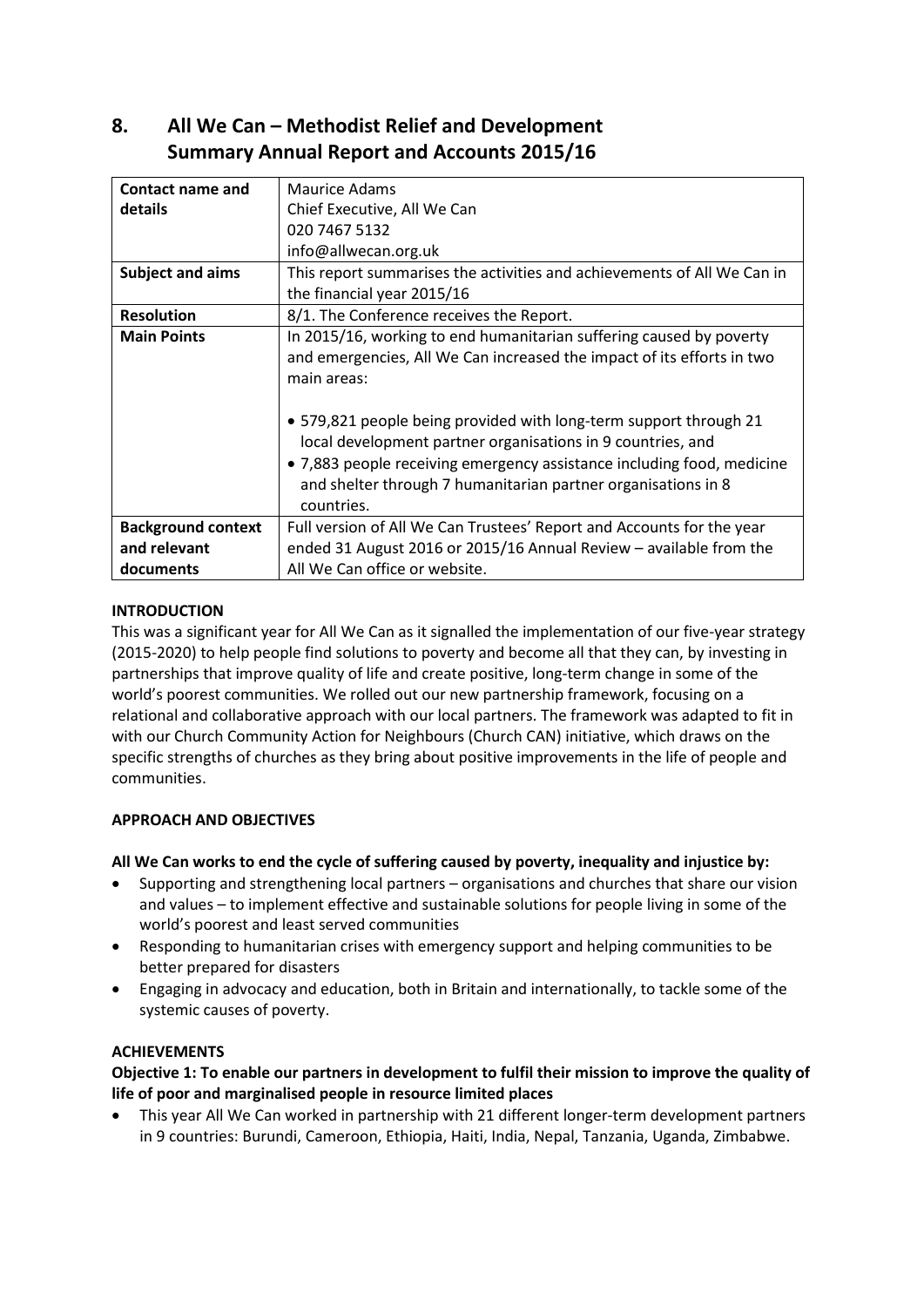- These partners worked in multiple sectors ranging from clean water and hygienic sanitation to youth education. Most of our partners (77%) were involved in agriculture and health. All our partners provided equal opportunities for women and young people.
- During the year, our partners reached a total of 579,821 people, either directly or indirectly, using resources from All We Can and other donors. All We Can's capacity and organisation development support to partners helped them to be more effective in the delivery of all programmes, and not just those funded directly by us.
- Overall, All We Can's support to partners and their programmes has been calculated to have benefited 390,255 people. This represents a 41% increase from 2014/2015.

### **Objective 2: To enable our partners in relief to respond to humanitarian crises with an emphasis on forgotten emergencies**

Across the year, All We Can allocated 11.4% of total budget to humanitarian assistance, distributing grants of £236,519 to eight partners. Through these grants, an estimated 7,883 men, women and children received appropriate emergency assistance.

We continued to respond to the humanitarian crisis caused by the conflict in Syria by focusing on supporting refugees in Jordan and Lebanon. All We Can supported almost 1,000 refugees with psychosocial support, food aid, healthcare, livelihoods and education opportunities. This was not just to support the basic needs of refugees but also to improve their health and well-being and maintain dignity through the provision of opportunities to decide how they live their lives.

In April 2016, the strongest earthquake to strike Ecuador in decades left the nation traumatised by the loss of 600 lives; more than 23,000 people living in temporary shelters; and half a million people directly affected. All We Can responded to the disaster in three of the worst affected provinces providing 816 people with vital food assistance, safe water and sanitation and emergency kits to help ward off the threat of disease.

Longer-term support to communities affected by the Nepal earthquakes continued: we provided temporary emergency shelter and winterisation kits for 1,988 households, food aid for 10,100 families, training for 500 masonry workers in construction of earthquake resistant housing, constructed 14 temporary learning centres, and provided psychosocial support to more than 12,000 survivors.

The Ebola outbreak is no longer considered a public health emergency and All We Can's partners have successfully concluded their responses and continued to support survivors with medical treatment until the end of September 2016. 8,292 Ebola survivors were assisted with medical care, psychosocial support, food aid and income generating activities, and 25 Community Health Volunteers were trained in safe public health practices.

Finally, in response to the drought in the Horn and Southern Africa, All We Can began supporting longer-term resilience of 1,440 food insecure individuals by providing immediate food aid, while also developing community gardens with solar pumps that increase and diversify food production and provide a source of income for families despite intensifying droughts.

#### **Objective 3: To challenge the causes of poverty, inequality and injustice and promote solutions through engaging in education and advocacy, both in the UK and internationally**

Our advocacy, campaigning and education work goes beyond our programme interventions and seeks to tackle some of the root causes of poverty, inequality and injustice including unfair trade regimes, debt, corruption, bad governance and unequal distribution of resources.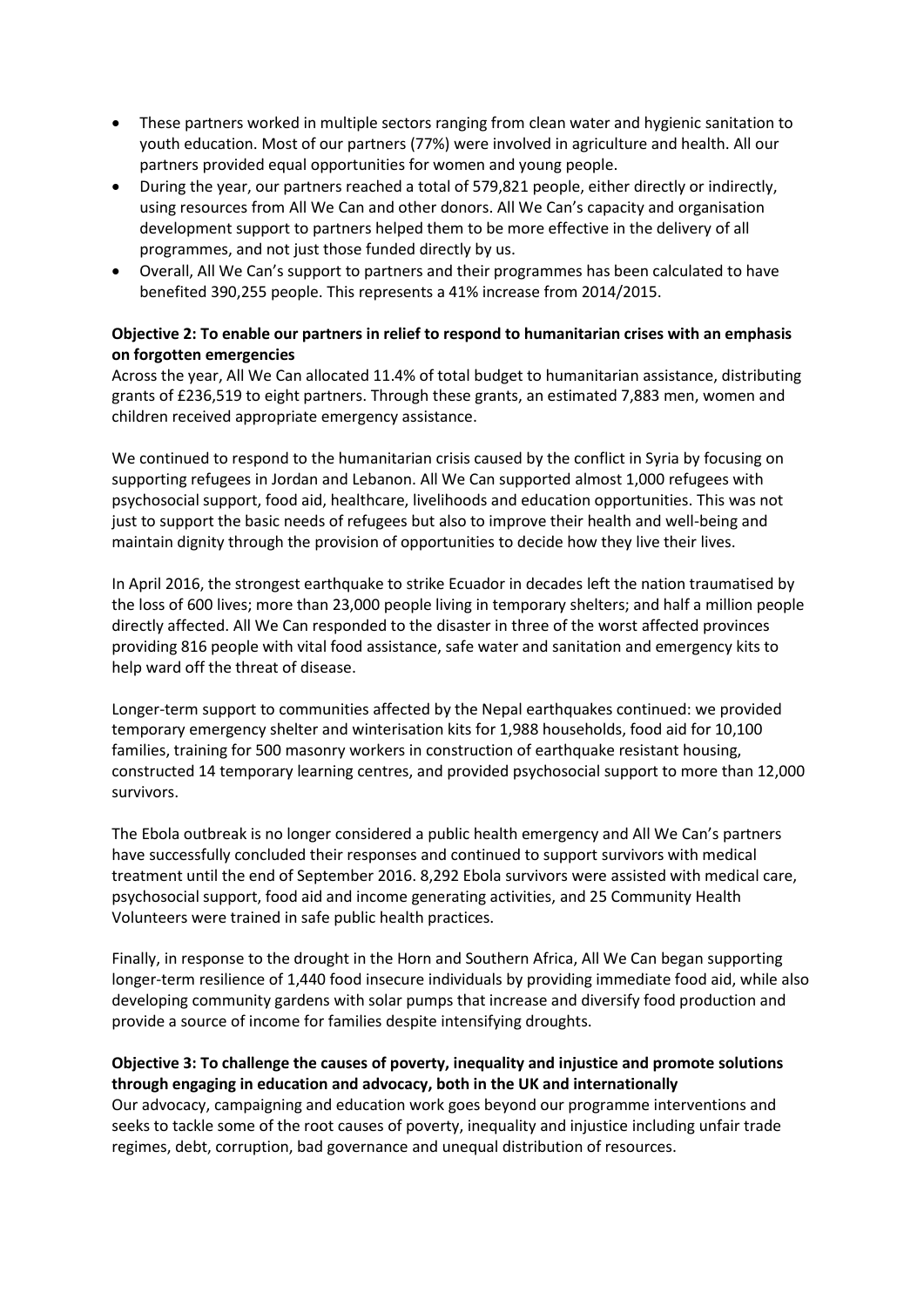All We Can has engaged with individuals and congregations of the British Methodist Church, and beyond, by helping them to understand and be involved in the issues of poverty and injustice. Christians, equipped with greater understanding and practical ways to respond, have come together this year to make a difference through their engagement with All We Can. More than 68,000 people across Britain received information and offered financial support. In addition, we know that prayers have been presented and actions have been taken by thousands more people, moved by Christ-like love for their global neighbour through church services, fundraising events and project support.

Our Harvest Appeal engaged nearly 700 organisations, the majority being Methodist churches. The Appeal explained the difficulties that families face in poor rural areas of Ethiopia in securing a sustainable livelihood due to deforestation, lack of training and inadequate resources. We are grateful for how generously people responded to what they had learned, making the income from this Harvest Appeal the most successful we have had.

In partnership with the then President and Vice-President Designate of the Methodist Conference, the Revd Dr Roger Walton and Ms Rachel Lampard, we felt compelled to help churches engage with the refugee crisis. Over 500 people received our Bible-based materials and put them to use in their local context. There was a special focus on the refugee crisis during the British Methodist Conference, where Dr Walton and Ms Lampard reflected on their experience of visiting All We Can's work in Jordan in May 2016.

In November 2015, Dr Jill Barber, Vice-President of the Methodist Conference, visited our work in India, where we support tribal women affected by poverty and discrimination. Dr Barber has spoken passionately about her visit at numerous engagements since then, and we were delighted to have her feature on our Inspirational Women Appeal film and our BBC Radio Four Appeal.

Through collaboration with World Action in Methodist Schools (AIMS), a project of the Methodist Independent Schools Trust (MIST), All We Can continued to support development education and global issues. All We Can supported the MIST initiative by providing office space, resources and support to the World AIMS Project Manager. School visits by the World AIMS Project Manager, staff inset and training, student World AIMS groups and school trips and partnerships gave students opportunities to learn more about the world they live in, and to reflect on their role as global citizens. Over the year, more than 4,350 pupils in Methodist independent schools were engaged with the project. Following a strategic review, the MIST Trustees made the decision to close the World Aims Project in December 2016. All We Can is now exploring new opportunities to engage with global education initiatives through MIST, Methodist Academies and Schools Trust (MAST), Methodist education and other educational establishments.

#### We also worked with some international campaigning groups:

As part of The Climate Coalition, we promoted a positive public campaign for engagement of different stakeholders who were given an opportunity to speak out against climate change through distributing action cards ahead of the December conference in Paris. As part of the #showthelove campaign during 2015 - calling for 100% clean energy within a generation - hundreds of thousands of people took part in the challenge to show their concern for the people, places and life they want to protect.

Our £5,000 seed-funding grant to the Trade Justice Movement permitted them to advance in the analysis of, and research on, the implications of the major trade and investment bilateral treaties for the transition away from fossil fuels and towards renewable energy sources. Along with dozens of organisations, we signed a letter to the Secretary of State for International Trade, calling for more transparent and democratic debate in international trade relations.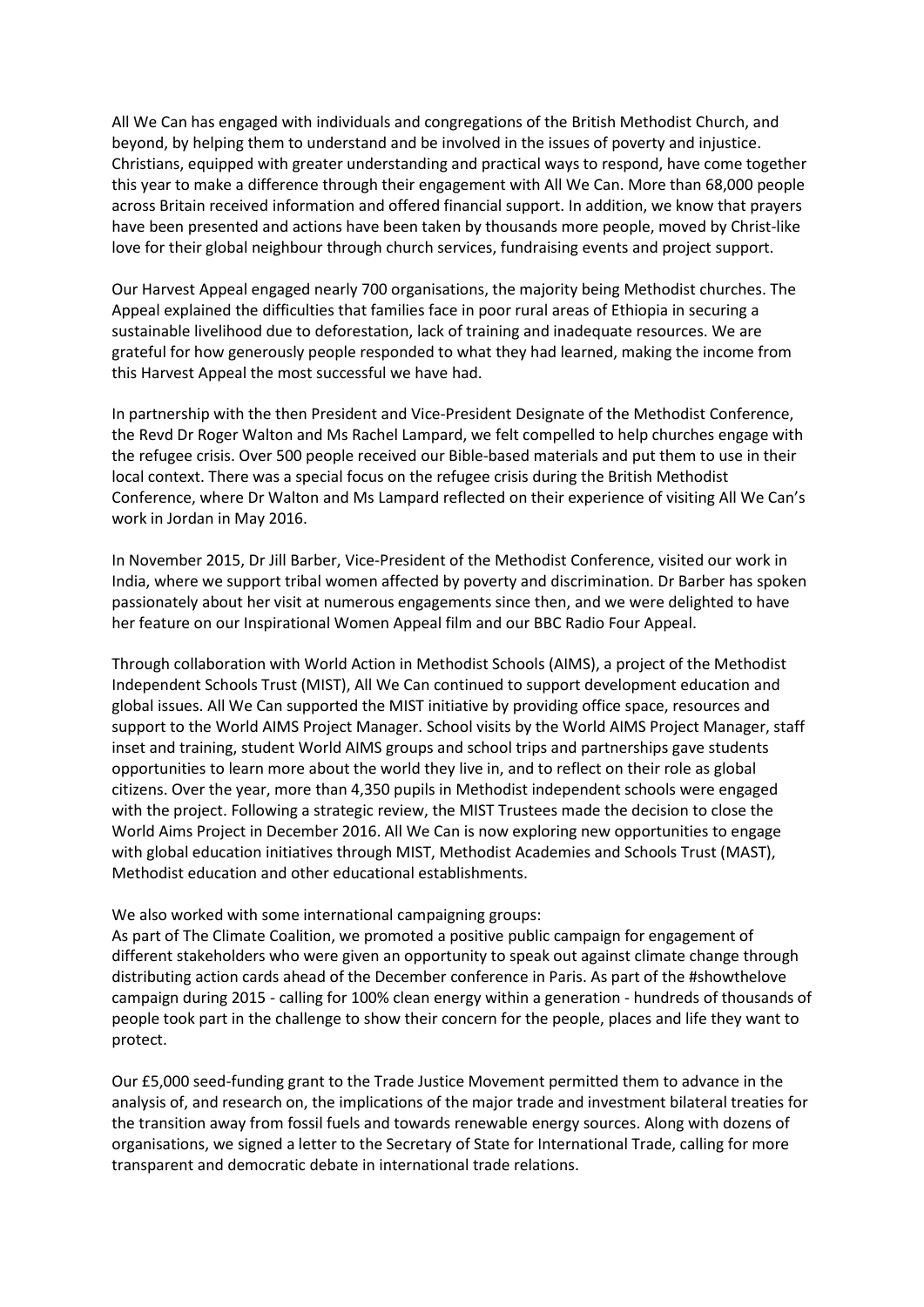We continued to work with the Jubilee Debt Campaign (JDC) on monitoring the debt crisis. With our support, the JDC took a major step forward with international processes for resolving debt crises through the United Nations General Assembly's 2015 adoption of a new set of principles to guide sovereign debt restructuring. The JDC also used All We Can's support to organise a successful conference, 'Life Before Debt', in November 2015, with over 100 engaged activists and supporters attending multiple workshops and sessions relating to the new debt crisis.

#### **Objective 4: To effectively and efficiently manage the organisation**

The Board of Trustees, the Chief Executive and the Senior Leadership Team are the key management personnel of the charity, in charge of directing and controlling, running and operating the charity on a day-to-day basis. All trustees give of their time voluntarily and no trustee remuneration was paid in the year. To ensure that the purpose of the charity was maintained, the management was effective and the funds used efficiently, the trustees, the Chief Executive and the senior team and staff were actively involved in the operational implementation of All We Can's strategy and annual plans. A rigorous monitoring and evaluation system was utilised for all aspects of the work with successful audits and reviews.

One specific area of change was to our HR services. We have renewed our staff contractual agreements and redesigned our personnel manual so that it is in line with current legislation as well as our values. It is essential that we recruit, retain and reward the most appropriate staff, and to this end, we conducted a very successful recruitment campaign, adding key team members including a Deputy CEO and specialists in humanitarian assistance, advocacy and capacity building.

Given the extended media coverage of the charity pay sector, All We Can reiterates its commitment to ensuring that it pays its staff a fair market appropriate salary while making sure it can do so. This is to enable us to attract and retain people with the right skills and therefore have the greatest impact in delivering our objectives. All We Can actively invests in the learning and self-development of its staff, so that they may contribute effectively to its mission.

The management of our finances has once again shown that we are highly professional in our recording and efficient in our use of the precious funds we receive from donors. We have set ourselves key classes of expenditure, which are reported monthly. Importantly, as detailed below, we regularly review the 'principal risks' for ourselves and our partners and have put in place a Risk Management Framework that is monitored by both the Senior Leadership Team and the trustees.

#### **FINANCIAL REVIEW**

We are very grateful to our many supporters, partners, volunteers, funders, staff, advisers and trustees who have made this year's achievements possible. We record particular thanks to those who financially supported the organisation. Whilst overall income dropped by 21% to £2,416k, driven by a large reduction in legacy income, unrestricted donations actually increased by 5% to £952k. Total expenditure decreased by 1.4% to £2,905k; 82% of this was spent on direct charitable activities.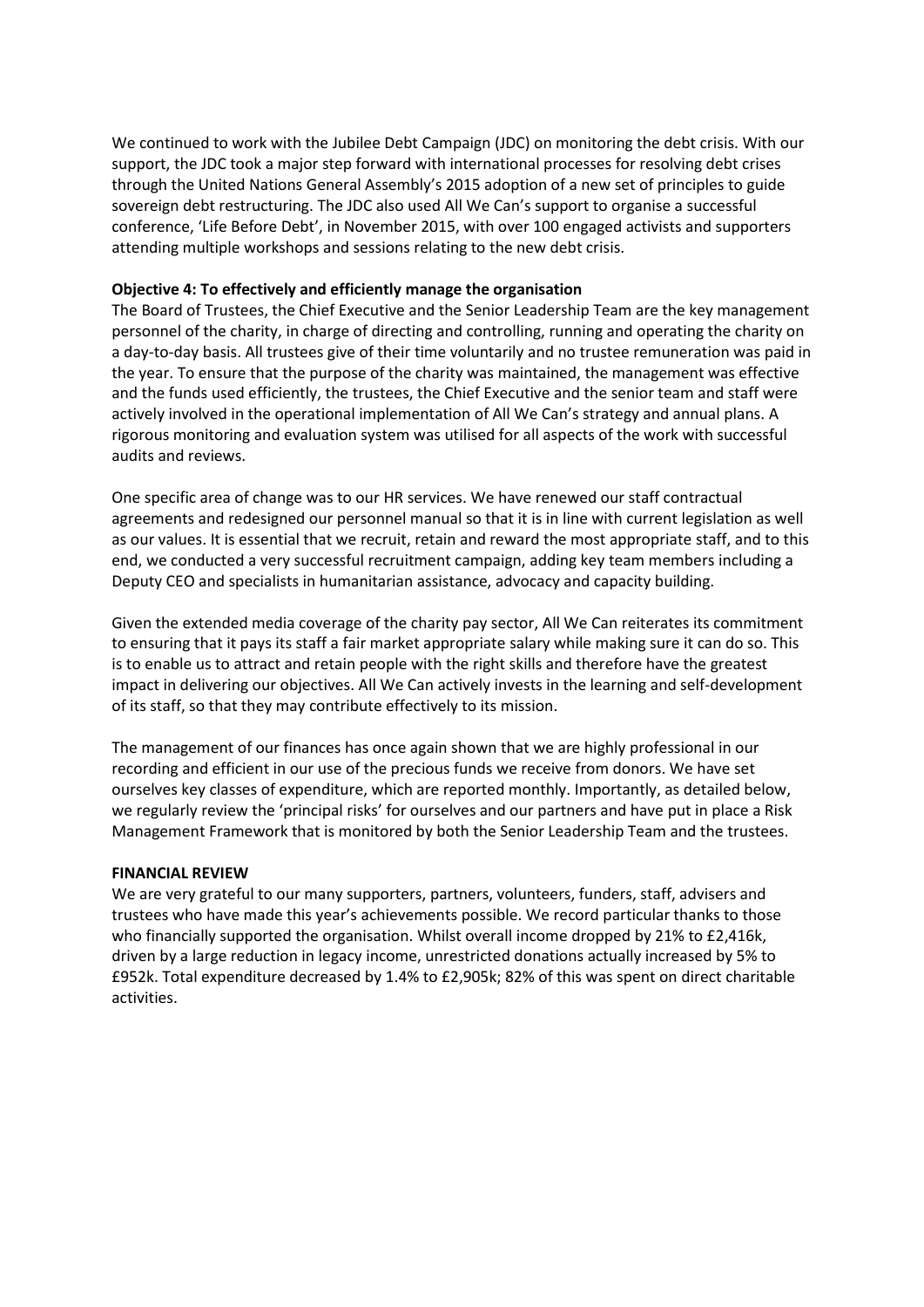| Statement of financial activities for the year ended 31 August 2016 |              |                          |            |            |  |  |
|---------------------------------------------------------------------|--------------|--------------------------|------------|------------|--|--|
|                                                                     |              |                          |            |            |  |  |
|                                                                     | Unrestricted | Restricted               | 2016 Total | 2015 Total |  |  |
|                                                                     | £            | £                        | £          | £          |  |  |
| Income from:                                                        |              |                          |            |            |  |  |
| Donations and legacies                                              | 1,549,514    | 836,253                  | 2,385,767  | 3,030,767  |  |  |
|                                                                     |              |                          |            |            |  |  |
| Investments                                                         | 30,643       | $\overline{\phantom{a}}$ | 30,643     | 30,278     |  |  |
|                                                                     |              |                          |            |            |  |  |
| <b>Total Income</b>                                                 | 1,580,157    | 836,253                  | 2,416,410  | 3,061,045  |  |  |
|                                                                     |              |                          |            |            |  |  |
| <b>Expenditure on:</b>                                              |              |                          |            |            |  |  |
| <b>Raising funds</b>                                                | 514,915      | $\overline{\phantom{a}}$ | 514,915    | 496,245    |  |  |
|                                                                     |              |                          |            |            |  |  |
| <b>Charitable activities</b>                                        |              |                          |            |            |  |  |
| Development                                                         | 1,129,716    | 649,375                  | 1,779,091  | 1,631,837  |  |  |
| Humanitarian                                                        | 140,279      | 187,709                  | 327,988    | 535,987    |  |  |
| Advocacy and education                                              | 282,787      |                          | 282,787    | 282,555    |  |  |
| <b>Total expenditure on</b>                                         | 1,552,782    | 837,084                  | 2,389,866  | 2,450,379  |  |  |
| charitable activities                                               |              |                          |            |            |  |  |
|                                                                     |              |                          |            |            |  |  |
| <b>Total expenditure</b>                                            | 2,067,697    | 837,084                  | 2,904,781  | 2,946,624  |  |  |
|                                                                     |              |                          |            |            |  |  |
| Net gains/(losses) on                                               | 84,234       | $\overline{\phantom{a}}$ | 84,234     | (14, 271)  |  |  |
| investments                                                         |              |                          |            |            |  |  |
|                                                                     |              |                          |            |            |  |  |
| Net movement in funds                                               | (403, 306)   | (831)                    | (404, 137) | 100,150    |  |  |
|                                                                     |              |                          |            |            |  |  |
| <b>Reconciliation of funds:</b>                                     |              |                          |            |            |  |  |
|                                                                     |              |                          |            |            |  |  |
| Total funds brought forward                                         | 1,931,847    | 20,118                   | 1,951,965  | 1,851,815  |  |  |
|                                                                     |              |                          |            |            |  |  |
| <b>Total funds carried forward</b>                                  | 1,528,541    | 19,287                   | 1,547,828  | 1,951,965  |  |  |

#### **FUTURE PLANS**

We are confident that the valuable donations to All We Can have been used for long-term good. We have shown that by almost doubling the number of beneficiaries this year, our strategically focussed assistance to local organisations and churches can offer hope, enhance their potential to operate in difficult situations and start to break the cycle of poverty affecting so many communities and families.

We believe that All We Can has a distinct and important contribution to make now and in the future. When we work together we can transform lives and create significant change for people living in some of the world's poorest and least served communities. Thanks to the generosity of our supporters, we are adaptive to needs and not limited to short-term grants or constrained by size or bureaucracy, so we can effectively respond to where the needs are greatest. Unlike many other